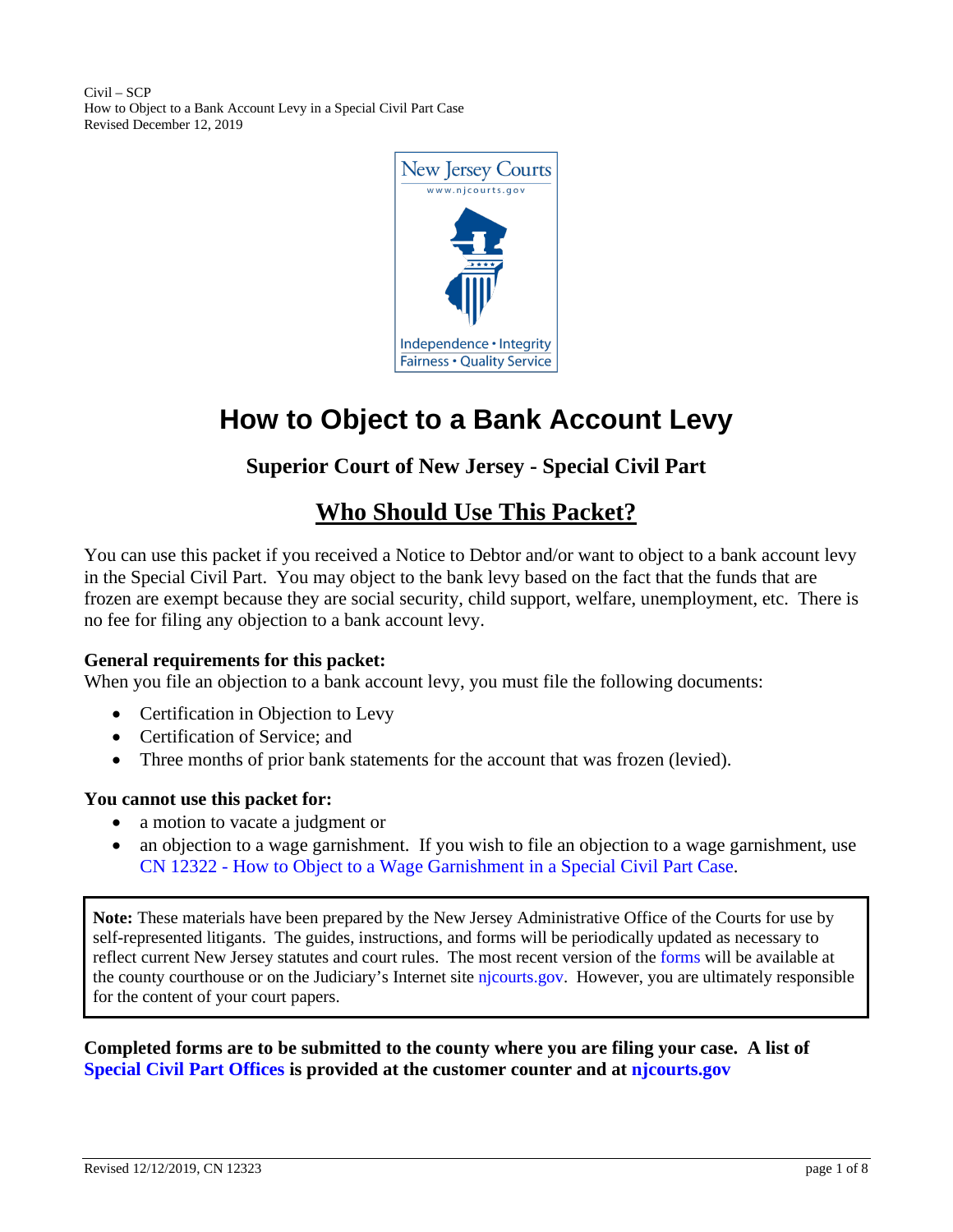# **Things to Think About Before You Represent Yourself in Court**

## **Try to Get a Lawyer**

The court system can be confusing, and it is a good idea to get a lawyer if you can. If you cannot afford a lawyer, you may wish to contact the legal services program in your county to see if you qualify for free legal services. The telephone number can be found online under "Legal Aid" or ["Legal Services.](https://www.lsnj.org/)"

If you do not qualify for free legal services and need help in locating an attorney, you can contact the bar association in your county. Most county bar associations have a [Lawyer Referral](http://apps.americanbar.org/legalservices/lris/directory/main.cfm?id=NJ)  [Service.](http://apps.americanbar.org/legalservices/lris/directory/main.cfm?id=NJ) The lawyer referral service can supply you with the names of attorneys in your area who usually are willing to handle your particular type of case. Such attorneys are sometimes willing to consult with people in your situation at a reduced fee.

There are also various organizations of minority lawyers throughout New Jersey, as well as organizations of lawyers who handle specialized types of cases. Ask your court staff for a list of lawyer referral services that include these organizations.

### **What You Should Expect If You Represent Yourself**

While you have the right to represent yourself in court, you should not expect special treatment, help or attention from the court. You must still comply with the Rules of the Court, even if you are not familiar with them. The following is a list of some things court staff can and cannot do for you. Please read it carefully before asking court staff for help.

- We *can* explain and answer questions about how the court works.
- We *can* tell you what the requirements are to have your case considered by the court.
- We *can* give you some information from your case file.
- We *can* provide you with samples of court forms that are available.
- We *can* provide you with guidance on how to fill out forms.
- We *can* usually answer questions about court deadlines.
- We *cannot* give you legal advice. Only your lawyer can give you legal advice.
- We *cannot* tell you whether or not you should bring your case to court.
- We *cannot* give you an opinion about what will happen if you bring your case to court.
- We *cannot* recommend a lawyer, but we can provide you with the telephone number of a local lawyer referral service.
- We *cannot* talk to the judge for you about what will happen in your case.
- We *cannot* let you talk to the judge outside of court.
- We *cannot* change an order issued by a judge.

# **Keep Copies of All Papers**

Make and keep for yourself copies of all completed forms and any canceled checks, money orders, sales receipts, bills, contract estimates, letters, leases, photographs and other important documents that relate to your case. Bring all documents to court if you are notified that an appearance is necessary.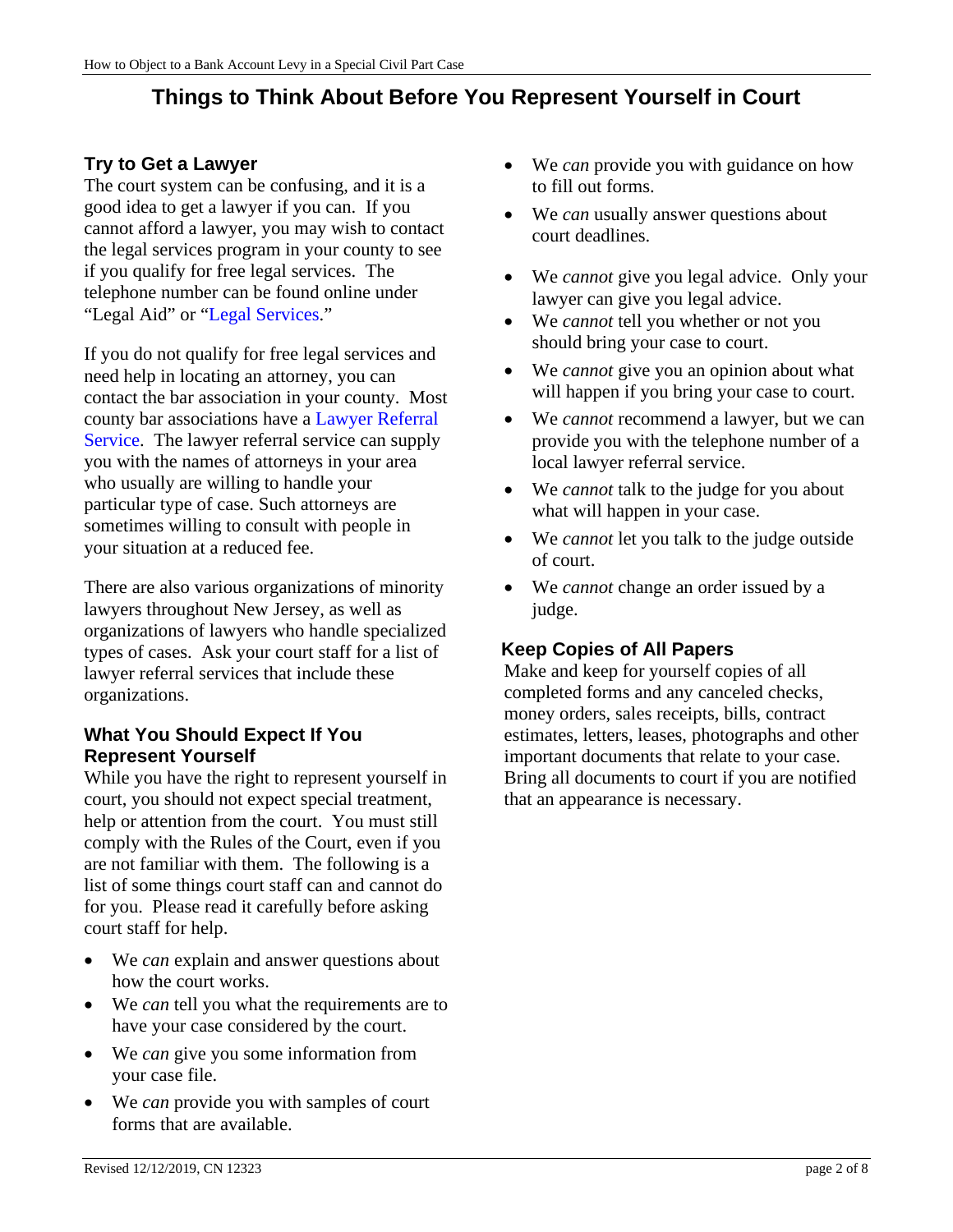# **Definitions of Words Used in This Packet**

**Adversary -** An *adversary* is a party whose interests are opposed to or opposite the interests of another party.

**Bank Levy -** A *bank levy* is based upon a goods and chattel execution (writ) issued by the Special Civil Part Court that is served by a Special Civil Part Officer on your bank and it allows creditors to levy (freeze) and then take funds from your bank account. Your bank is required to freeze those funds in your account to potentially satisfy your debts owed to your judgment creditors.

**Defendant -** The *defendant* is the person (party) against whom the court action (complaint) was filed.

**Docket Number -** The number the court assigned to this case when the complaint was filed. The *docket number* is listed on the complaint, answer and all pleadings relative to a particular case.

**Judgment -** A *judgment* is the official decision of a court in a case.

**Judgment Creditor -** The *judgment-creditor* is the party to whom money is owed.

**Judgment Debtor -** The *judgment-debtor* is the party who owes money.

**Motion -** A *motion* is a written request in which you ask the court to issue an order or to change an order it has already issued.

**Oral Argument -** Personally appearing in court to explain what you want the court to do.

**Party -** A *party* is a person, business or governmental agency involved in a court action.

**Plaintiff -** The *plaintiff* is the person (party) who starts the court action by filing the complaint.

**Pleading -** A *pleading* is the term used for any written statements presented to the court that contain a party's factual and/or legal position.

**Return Date -** The *return date* is the date the parties are ordered to appear in court.

**Service -** *Service* refers to the mailing or delivering copies of your papers to the lawyer for the other party or to the other party if they have no lawyer.

**Special Civil Part Officer -** The *Special Civil Part Officer* was the person assigned to serve the goods and chattel execution (writ) upon your bank account. They earn a 10% commission (calculated at 10% of all money collected) which is added onto the judgment amount.

**Wage Garnishment -** A *wage garnishment* or *wage execution* is when a court issues an order requiring your employer to hold back a certain amount of money from your paycheck and send it directly to the Special Civil Part Officer on behalf of the person or institution to whom you owe money, until your debt (the judgment) is paid off.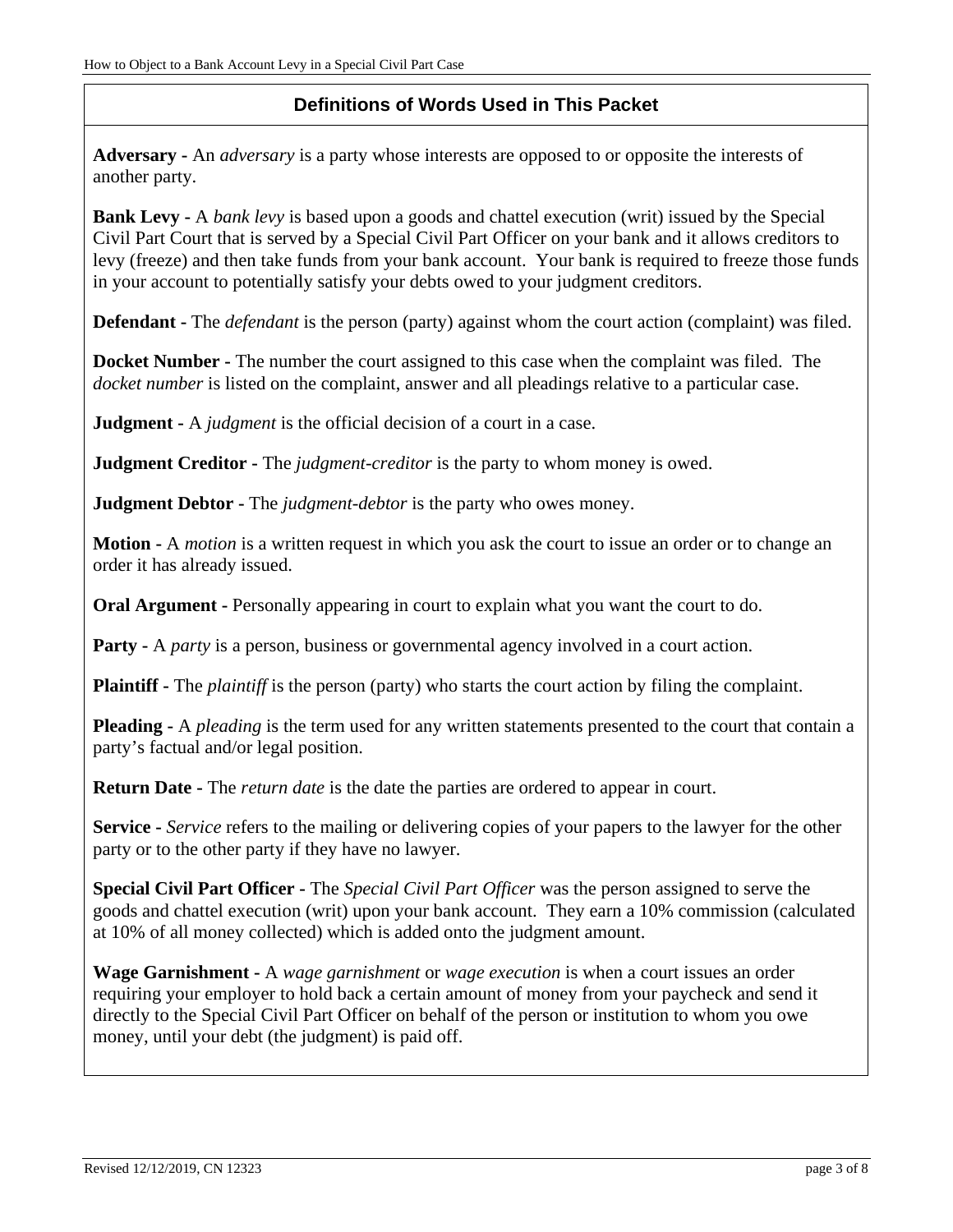The numbered steps listed below tell you what forms you will need to fill out and what to do with them. Each form should be typed or printed clearly on 8 ½ "x 11" white paper only. Forms may not be filed on a different size or color paper.

# **Steps to File an Objection to a Bank Account Levy**

#### **STEP 1: Fill out the** *Certification in Objection to Levy*

The *Certification in Objection to Levy* tells the other side and the court why you are objecting to having a levy (or freeze) on the bank account.

# **STEP 2: Fill out the** *Certification of Service*

The *Certification of Service* tells the court how you got the papers to the other party or parties and/or their attorneys and the date you did so.

### **STEP 3: Where to file**

The objection paperwork must be mailed or delivered to the Office of the Special Civil Part in the county where the case was filed against you. You may object to the bank levy based upon having an "exemption" because the money in the account comes from social security, child support, welfare, unemployment, etc. There is no fee for filing any objection to a bank levy. The county where you must file appears on the Notice to Debtor form that you received from the Special Civil Part Officer.

# **STEP 4: Check your completed forms**

Check your forms and make sure they are complete. Remove all instruction sheets. Make sure you have signed the forms where you are asked to sign them.

#### **Checklist: You must have the following items:**

*Certification in Objection to Levy*

*Certification of Service*

*Supporting documentation* (*e.g*., copies of bank statements)

#### **STEP 5: Mail or deliver your package of completed papers to the court**

You can deliver or mail your objection papers to the court. You must personally deliver or mail a complete copy to all other parties in the case by regular and certified mail, return receipt requested. If any party in the case is represented by an attorney, you can personally deliver or send by ordinary mail to that attorney.

You will receive a green receipt card that can serve as proof that you mailed the copies. Your local post office can tell you how to send certified mail, return receipt requested.

# **STEP 6: You will get a court date**

After you file your papers with the court, and if the *Certification of Service* is complete, a hearing will be scheduled within 7 days before a Judge to determine if some or all of the monies are exempt requiring their release. The court will contact the parties advising of the exact date, time and the place to appear. You must appear in court on this date; if you do not, your objection may be dismissed.

Bring all the evidence (documents, bank statements, witnesses, etc.) you need to support your objection with you to court on your court date.

If you need an interpreter or an accommodation for a disability for your hearing, please contact the court before your court date.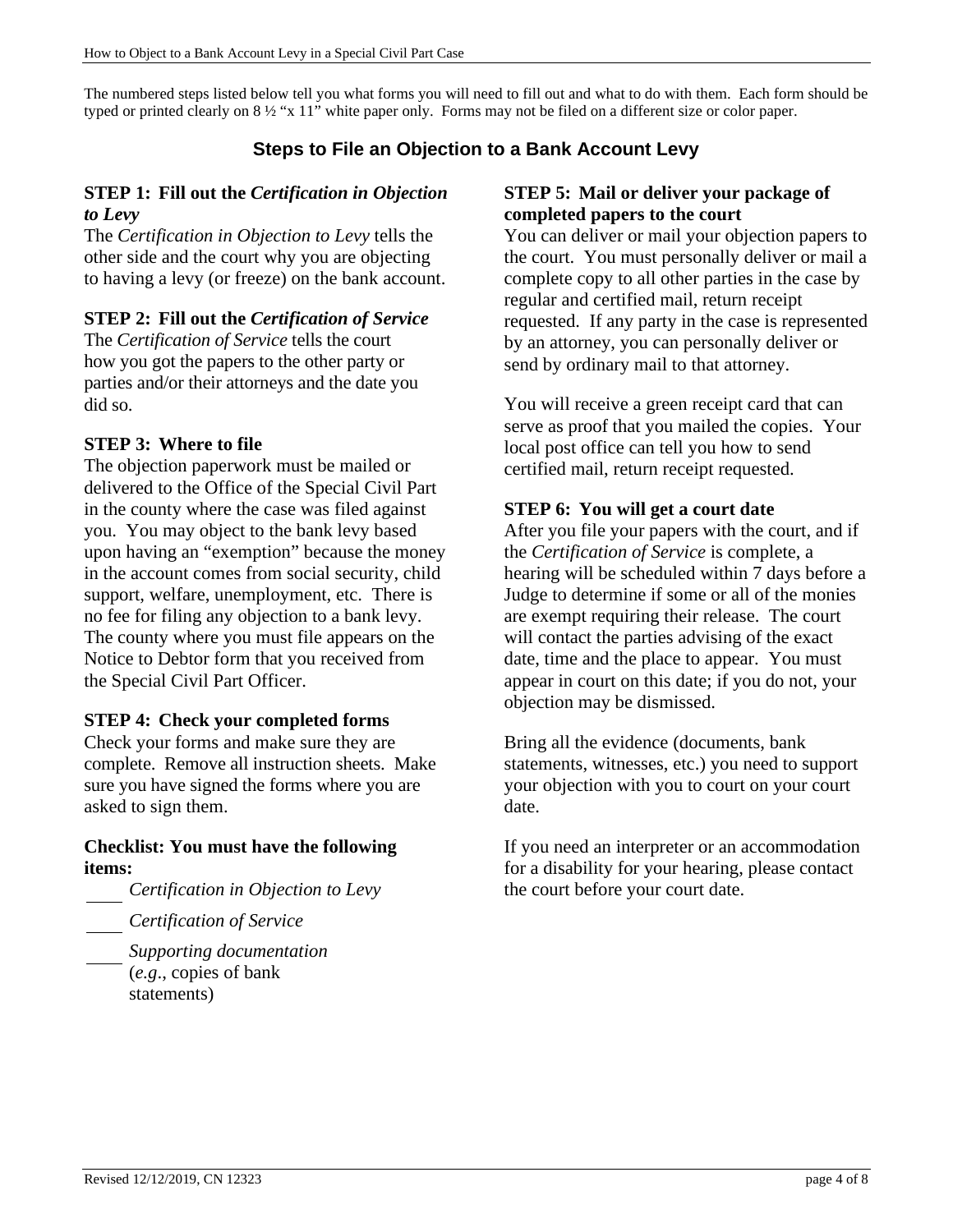#### **Instructions for Completing the Certification in Objection to Levy**

- A. On the top left lines of the Form, enter your name, address and daytime phone number. Make sure to check the box if your address and/or phone number have changed since the initial filing. You can use a P.O. Box if that is the address you use for mail.
- B. On the upper left side of the form, labeled *Plaintiff(s)* and *Defendant(s,)* enter the plaintiff's and defendant's names.
- C. On the line labeled *County*, enter the county where the case is filed.
- D. On the line labeled *Docket Number*, enter the docket number of your case. The Notice to Debtor that you received from the Special Civil Part Officer will have the docket number on it.
- E. In the section, *I object to the bank account levy because*, select the option or options that describe why you are objecting:
	- Select the first option if you are not a defendant or judgment debtor in this case (**all** of the money frozen belongs to you).
	- Select the second option if you are not a defendant or judgment debtor in this case (**some** of the money that is frozen belongs to you). Enter that amount on the line provided.
- F. In the section, *I object to the bank account levy because the money in the account is exempt*, select all of the options why you think your money is exempt from a levy.
	- Select Other if none of the listed options apply; explain the details why you believe they are exempt.
	- **Note:** Attach three months of prior bank statements for the account containing the exempt funds, proof of the source of the monies you believe are exempt, and any other supporting documentation, with your objection.
- G. Select whether you will need Interpreting services or ADA accommodations, and list the language and/or accommodation.
- H. On the line above *Date*, clearly print or type the date on which you sign this form. Sign your name on the line above *Your Signature* and clearly print or type your name on the line below your signature. If you are claiming that you are not a defendant or judgment debtor in this case, you must still sign the form.
- I. An active financial account is the subject of your objection. You must redact (black out) the account number so that it cannot be seen. It is considered a personal confidential identifier. You may use the last four digits of that bank account number to identify it. By signing and dating this form, you are certifying that no confidential personal identifiers (entire social security number, active financial account number, insurance policy number, active credit card number, vehicle plate number, driver's license number, information as to an individual's military status), have been included with your papers submitted to the court. Keep your originals for your own records.

Review all steps for completion before mailing your forms and submitting them to the Court.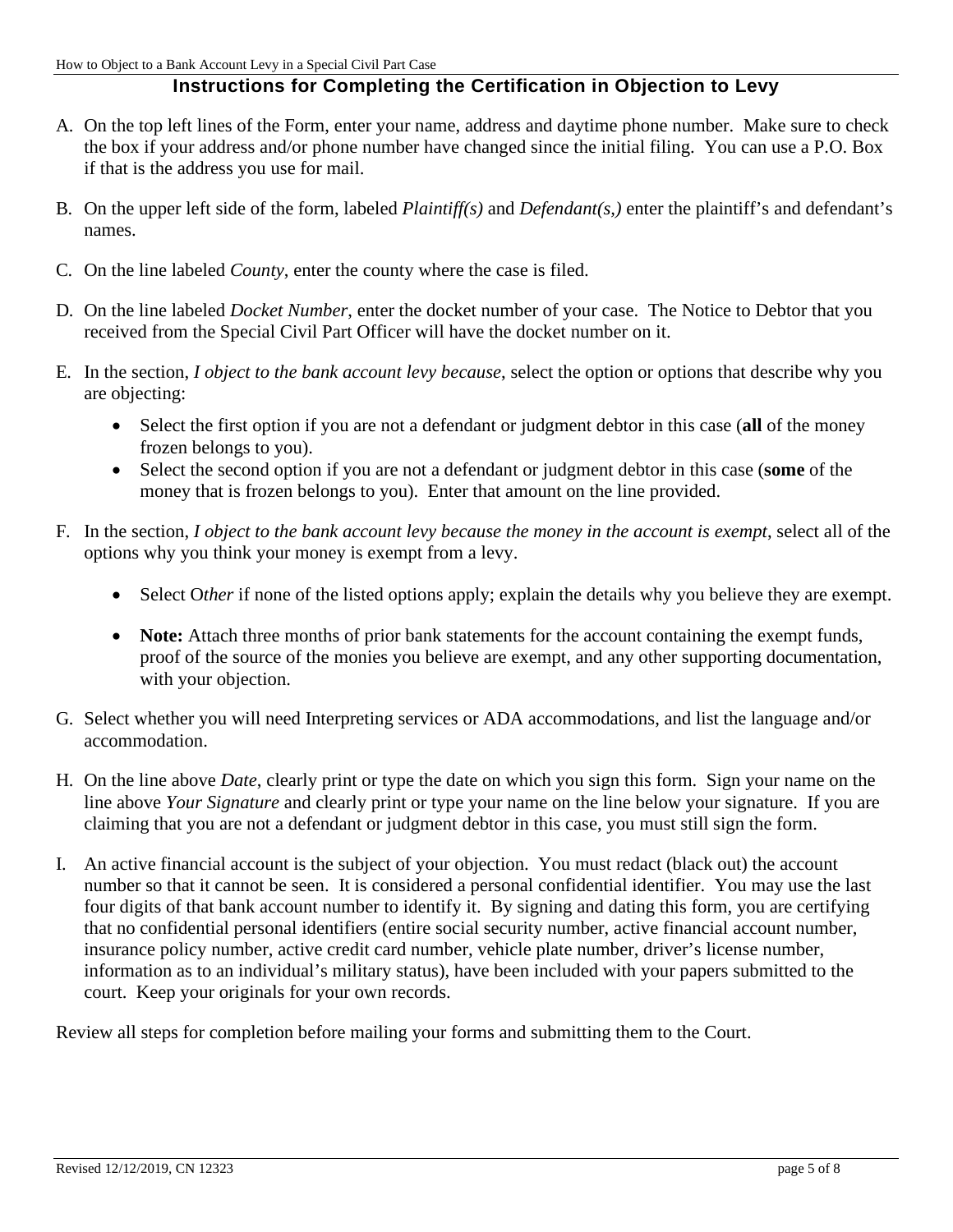

**NOTICE**: This is a public document, which means the document as submitted will be available to the public upon request. Therefore, do not enter personal identifiers on it, such as Social Security number, driver's license number, vehicle plate number, insurance policy number, active financial account number, active credit card number or information as to a person's military status.

| <b>Your Information</b><br>Name<br><u> Alexandria de la contrada de la contrada de la contrada de la contrada de la contrada de la contrada de la c</u> | □ Check if new address/phone number      |                                                                                                                    |  |
|---------------------------------------------------------------------------------------------------------------------------------------------------------|------------------------------------------|--------------------------------------------------------------------------------------------------------------------|--|
| Address<br><u> 1989 - Johann Barbara, martin amerikan basar dan berasal dan berasal dalam basar dalam basar dalam basar dala</u>                        |                                          |                                                                                                                    |  |
| <u> 1989 - Johann Barn, mars ann an t-Amhain Aonaich an t-Aonaich an t-Aonaich an t-Aonaich an t-Aonaich an t-Aon</u><br>Telephone Number Ext.          |                                          | Superior Court of New Jersey<br>Law Division, Special Civil Part                                                   |  |
|                                                                                                                                                         | Plaintiff,                               | County<br>Docket No:                                                                                               |  |
| V.                                                                                                                                                      |                                          | <b>Civil Action</b>                                                                                                |  |
|                                                                                                                                                         | Defendant(s).                            | <b>Certification in Objection to Levy</b>                                                                          |  |
| I object to the bank account levy because (select one)                                                                                                  |                                          |                                                                                                                    |  |
|                                                                                                                                                         |                                          | $\Box$ I am not a defendant or the judgment debtor in the case and all of the money frozen in the account is mine. |  |
| account is mine.                                                                                                                                        |                                          |                                                                                                                    |  |
|                                                                                                                                                         |                                          | I object to the bank account levy because the money in the account is exempt (select all that apply)               |  |
| <b>Child Support</b>                                                                                                                                    | $\Box$ Personal property up to \$1,000   |                                                                                                                    |  |
| Social Security                                                                                                                                         | Unemployment                             |                                                                                                                    |  |
| <b>Student Financial Aid</b>                                                                                                                            | Welfare (TANF or SNAP)                   |                                                                                                                    |  |
| Pension                                                                                                                                                 | Worker's Compensation                    |                                                                                                                    |  |
| Other (specify)                                                                                                                                         |                                          |                                                                                                                    |  |
| At the hearing will you need:<br>An interpreter                                                                                                         | $Yes \Box No \text{ Indicate language:}$ |                                                                                                                    |  |
| An accommodation for disability                                                                                                                         |                                          | $Yes \Box No \text{ Indicate accommodation}$                                                                       |  |
|                                                                                                                                                         |                                          |                                                                                                                    |  |

I certify that the forgoing statements made by me are true. I am aware that if any of the foregoing statements made by me are willfully false, I am subject to punishment.

I certify that confidential personal identifiers have been redacted from documents now submitted to the court and will be redacted from all documents submitted in the future in accordance with *Rule* 1:38-7(b).

Date Your Signature

Print or Type Name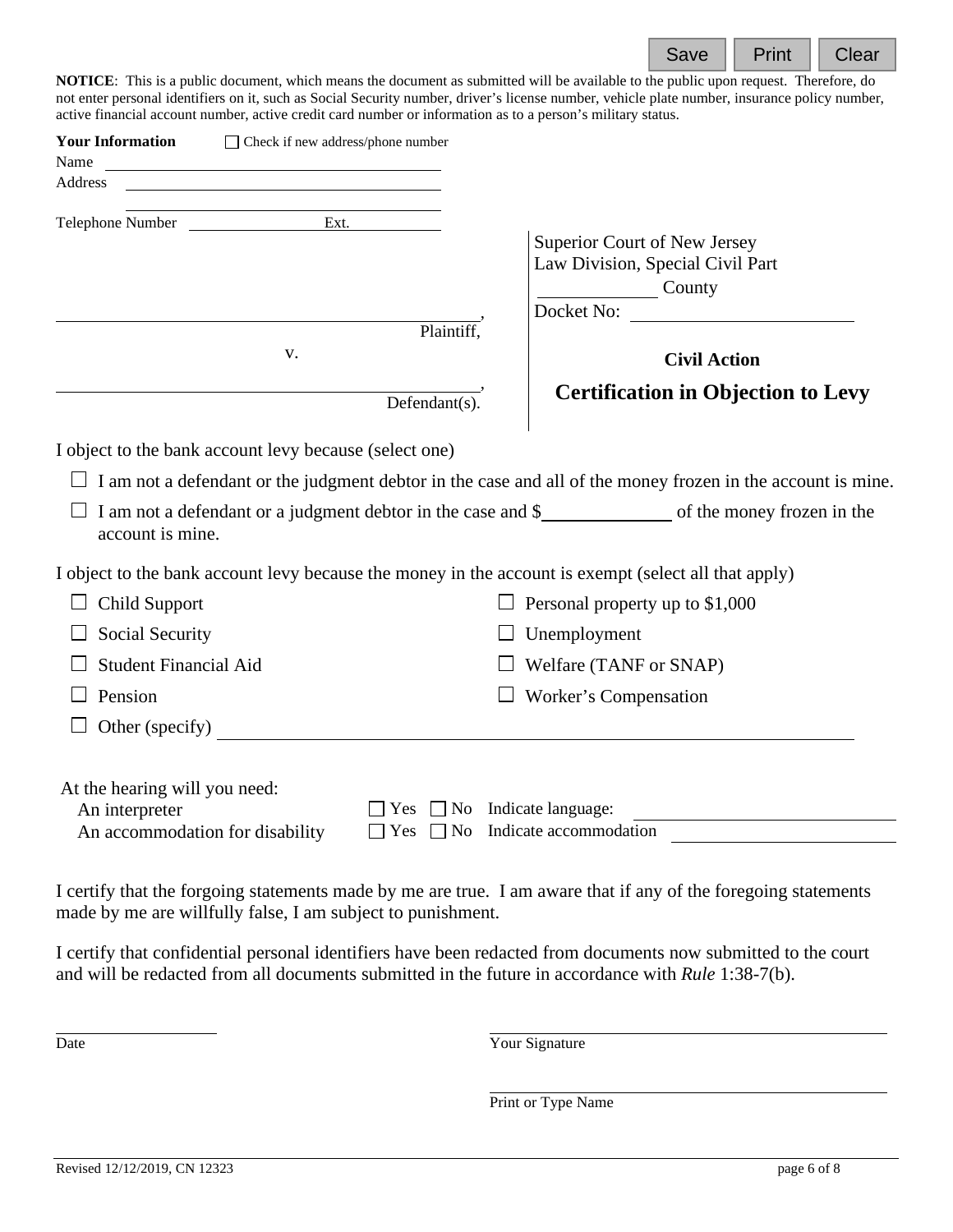### **Instructions for Completing the Certification of Service**

- A. You must make a copy of everything you are sending to the court and send it to all the other parties in the case. You must include all of your supporting papers. Be sure to send the papers to all of the other parties by regular and certified mail, return receipt requested, or deliver personally. If an attorney represents a party, send by ordinary mail or personally deliver a copy to that attorney.
- B. In the line following, *I certify that on*… enter the date you sent the copy of all of your objection paperwork.
- C. Select the method(s) you used to send the copy of all of your objection paperwork to every party in this case.
- D. Under *List each party to the lawsuit*, enter the name and address of each party you served. If an attorney represents the party, enter the attorney's information, and check the applicable box indicating how you sent that attorney a copy of your objection paperwork.
- E. Date and sign the form. The Certification of Service is not valid until signed and dated. The person signing and swearing to the document must print or type their name under the signature. If signing as a guardian for a mentally or physically incompetent person, attach a copy of the authorizing document with the specific authority.